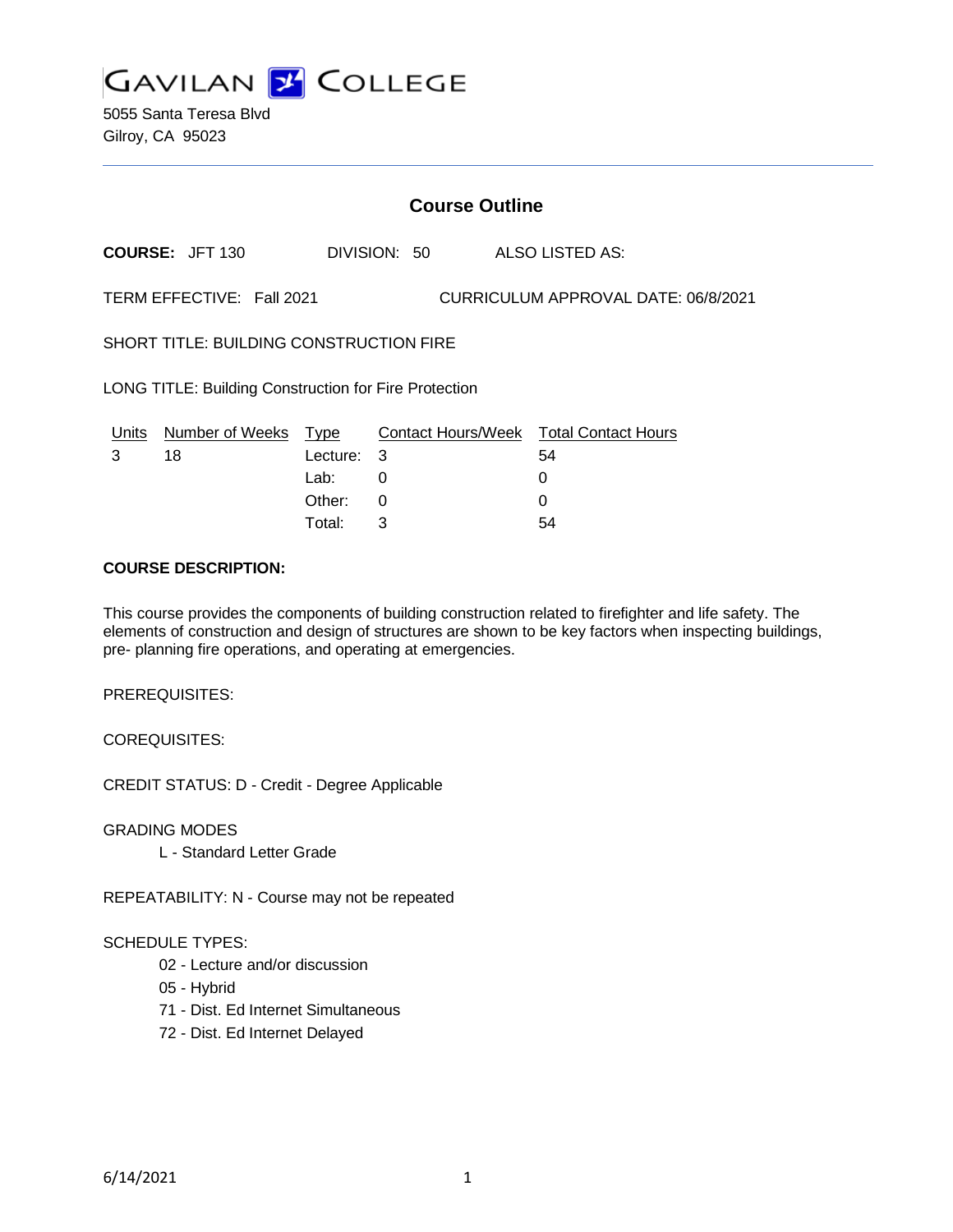## **STUDENT LEARNING OUTCOMES:**

By the end of this course, a student should:

1. Describe building construction as it relates to firefighter safety, building codes, fire prevention, code inspection, firefighter strategy and tactics.

2. Identify structural Stability, Fire Resistance and Fire Protection of Elements

### **CONTENT, STUDENT PERFORMANCE OBJECTIVES, OUT-OF-CLASS ASSIGNMENTS**

- Curriculum Approval Date: 06/8/2021 I. Introduction - 2 hours A.History of Building Construction
- B.Governmental Functions, Building and Fire Codes
- C.Fire Risks and Fire Protection
- D.Fire Loss Management and Life Safety
- E. Pre-fire Planning and Fire Suppression Strategies
- II. Principles of Construction 8 hours
- A.Terminology and Definitions
- B.Building and Occupancy Classifications
- C.Characteristics of Building Materials
- D.Types and Characteristics of Fire Loads
- E.Effects of Energy Conservation
- III. Building Construction 8 hours
- A.Structural Members
- B.Structural Design and Construction Methods
- C.System Failures
- IV. Principles of Fire Resistance 4 hours
- A.Standards of Construction
- B.Fire Intensity and Duration
- C.Theory versus Reality
- V. Fire Behavior versus Building Construction 4 hours
- A.Flame Spread
- B.Smoke and Fire Containment
- 1. Construction and Suppression Systems
- 2. HVAC Systems
- 3. Rack Storage
- 4. Combustible
- VI. Wood Construction 4 hours
- A.Definition and Elements of Construction
- B.Types of Construction
- C.Fire Stopping and Fire Retardants
- D.Modifications/Code Compliance
- VII. Ordinary Construction 4 hours
- A.Definitions and Elements of Construction
- B.Structural Stability and Fire Barriers
- C.Modifications/Code Compliance
- VIII. Steel Construction 2 hours
- A.Definitions and Elements of Construction
- B.Structural Stability, Fire Resistance and Fire Protection of Elements

6/14/2021 2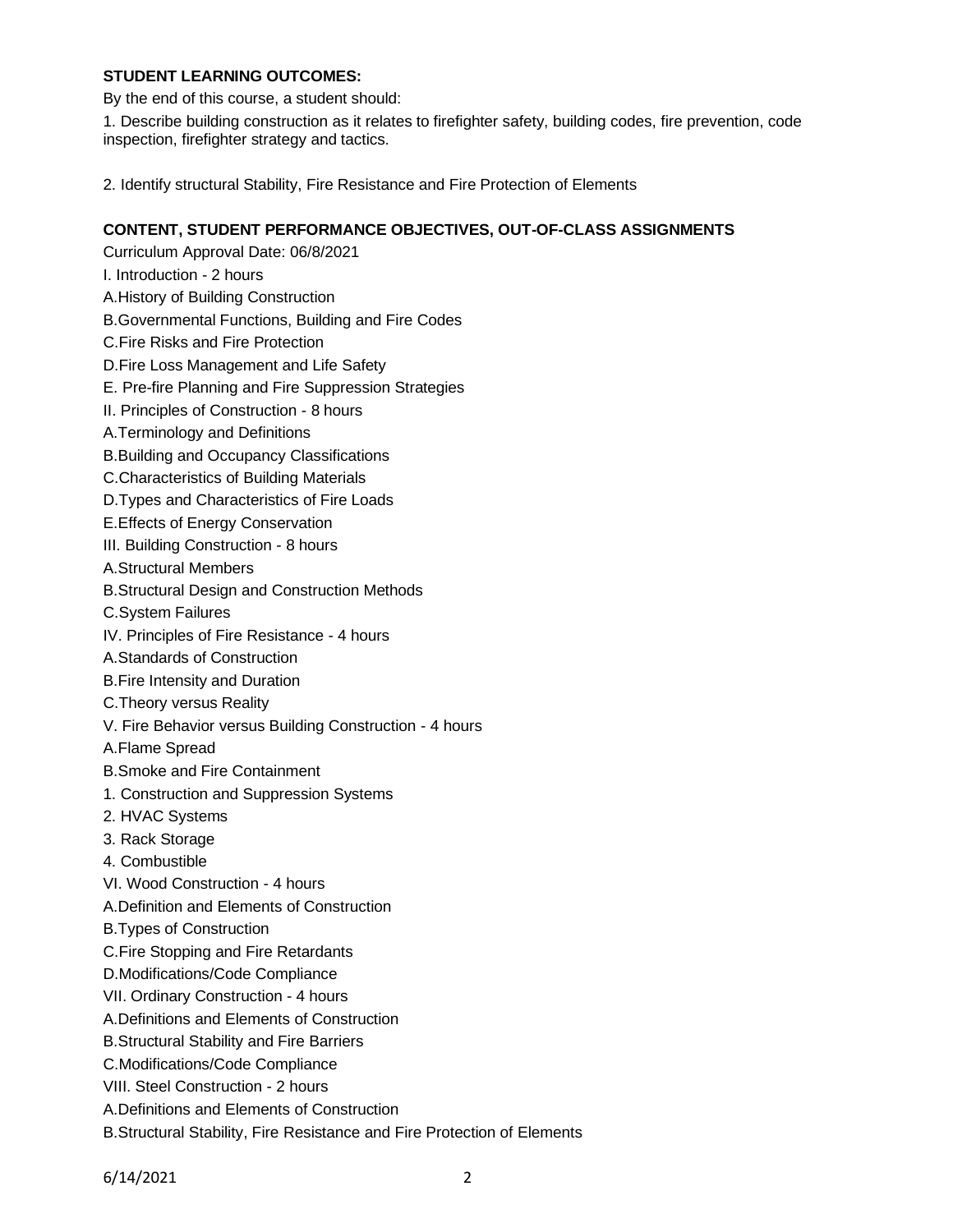C.Modifications/Code Compliance IX. Concrete Construction -2 hours A.Definitions and Elements of Construction B.Structural Stability and Fire Resistance C.Modifications/Code Compliance X. High Rise Construction - 2 hours A.Early versus Modern Construction B.Vertical and Horizontal Extension of Fire and Smoke C.Fire Protection and Suppression D.Elevators E. Atriums/Lobbies F.Modifications/Code Compliance XI. Collapse - 1 hour XII. Ventilation - 4 hours XIII. Non-Combustible - 1 hour

## **METHODS OF INSTRUCTION:**

Lecture and written reports, utilizing web conferencing tools and the College provided LMS

## **OUT OF CLASS ASSIGNMENTS:**

Required Outside Hours: 68 Assignment Description: Read class text Required Outside Hours: 40 Assignment Description: Written assignments regarding various types of building construction.

#### **METHODS OF EVALUATION:**

Writing assignments Percent of total grade: 30.00 % Written Homework Assignments Objective examinations Percent of total grade: 70.00 % Quizzes, Exam

#### **REPRESENTATIVE TEXTBOOKS:**

Glenn P. Corbett, Francis L. Brannigan, National Fire Protection Association. Brannigan's Building Construction for the Fire Service. Jones and Bartlett,2018. ISBN: 9781284136135 Reading Level of Text, Grade: 12 Verified by: Doug Achterman Instructor handouts and manual 2020